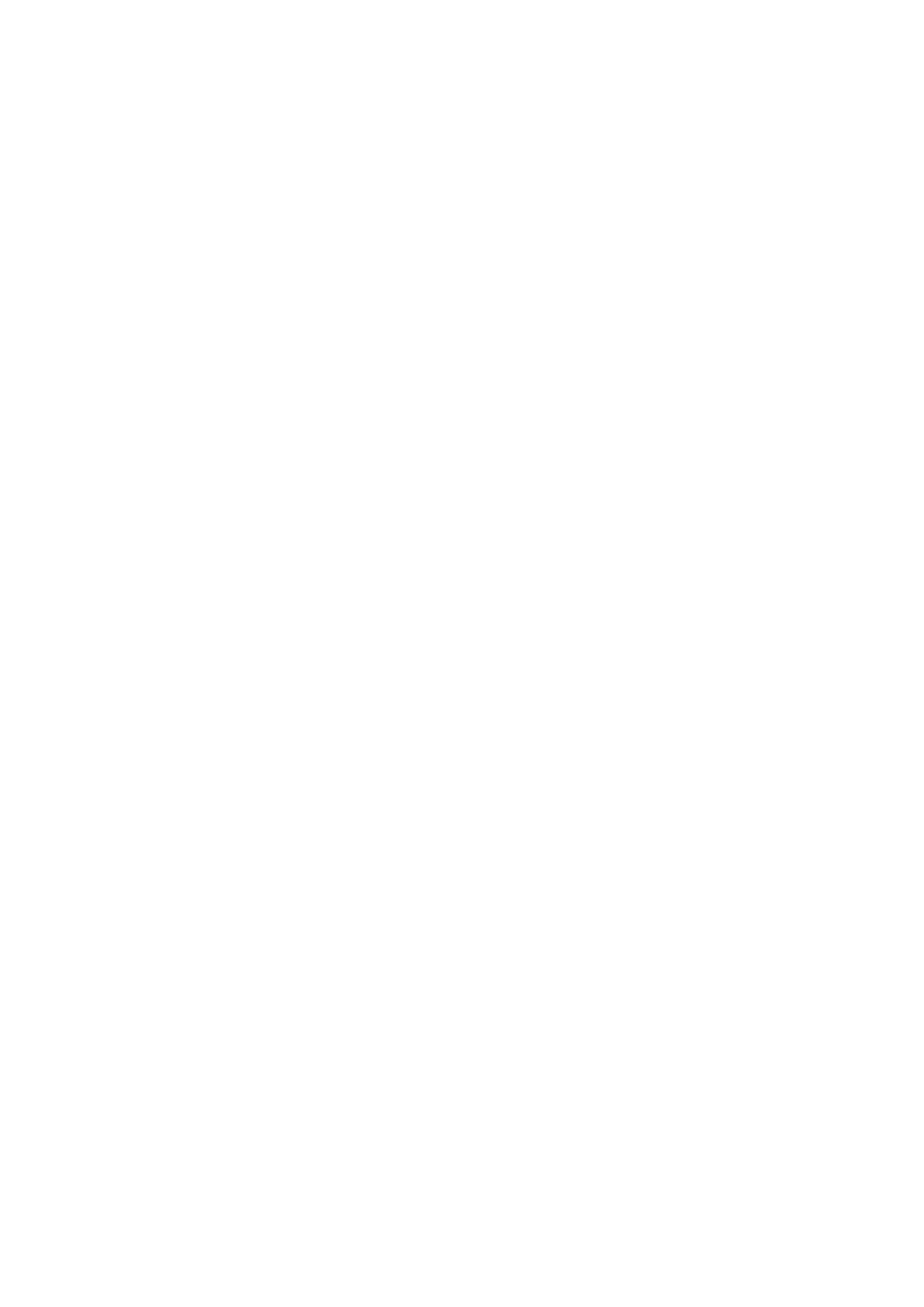#### **1 Welcome**

Chair K Thomas opened the meeting, welcomed those present and attending online, and acknowledged that a karakia was performed at the beginning of the workshop.

**2 Apologies**

Note: At the end of the extraordinary business meeting it was noted that Member S Zhu couldn't attend due to technological issues.

#### **3 Declaration of Interest**

There were no declarations of interest.

#### **10 Whau Local Board consultation feedback and input into the Annual Budget 2022/2023**

Resolution number WH/2022/42

MOVED by Chairperson K Thomas, seconded by Deputy Chairperson F Amosa:

That the Whau Local Board:

- a) receive consultation feedback on the proposed Whau Local Board priorities and activities for 2022/2023.
- b) receive consultation feedback on regional topics in the Annual Budget 2022/2023 from people and organisations based in the Whau local board area.
- c) provide the following input on regional topics in the proposed Annual Budget 2022/2023 to the Governing Body:
	- i) support the introduction of a Climate Action Targeted Rate and seek in particular the inclusion of initiatives to enable protection of existing canopy, speed up planting to increase future urban canopy and complete Te Whau Pathway
	- ii) support, generally, the measures consulted on to manage budget pressures, including the proposal to use the Government's 'Better Off' support package funding as a lever to manage the budget pressures
	- iii) reiterate its general opposition to asset sales, noting that this is an issue of ongoing concern to the public
	- iv) support operating spending prioritization to address the budget pressures and understand there may be a requirement for the Council to revisit the levels of service in view of the increased economic pressures
	- v) support in principle the standardisation of waste collection while reiterating its previously resolved position that "Pay-as-you-throw" is the best driver to support minimisation, equity and affordability
	- vi) request that should staff utilize the standardisation of waste collection through the rating mechanism, staff consider a review of the mechanism within an agreed period of time, to account for the development of new technologies that may enable a fairer method for rating different levels of users
	- vii) support standardisation of the opt-out rules for residential multi-unit developments (10 or more units)
	- viii) support standardisation of the opt-out rules for residential and lifestyle properties with between two and nine units
	- ix) support standardisation of the opt-out rules for non-residential properties